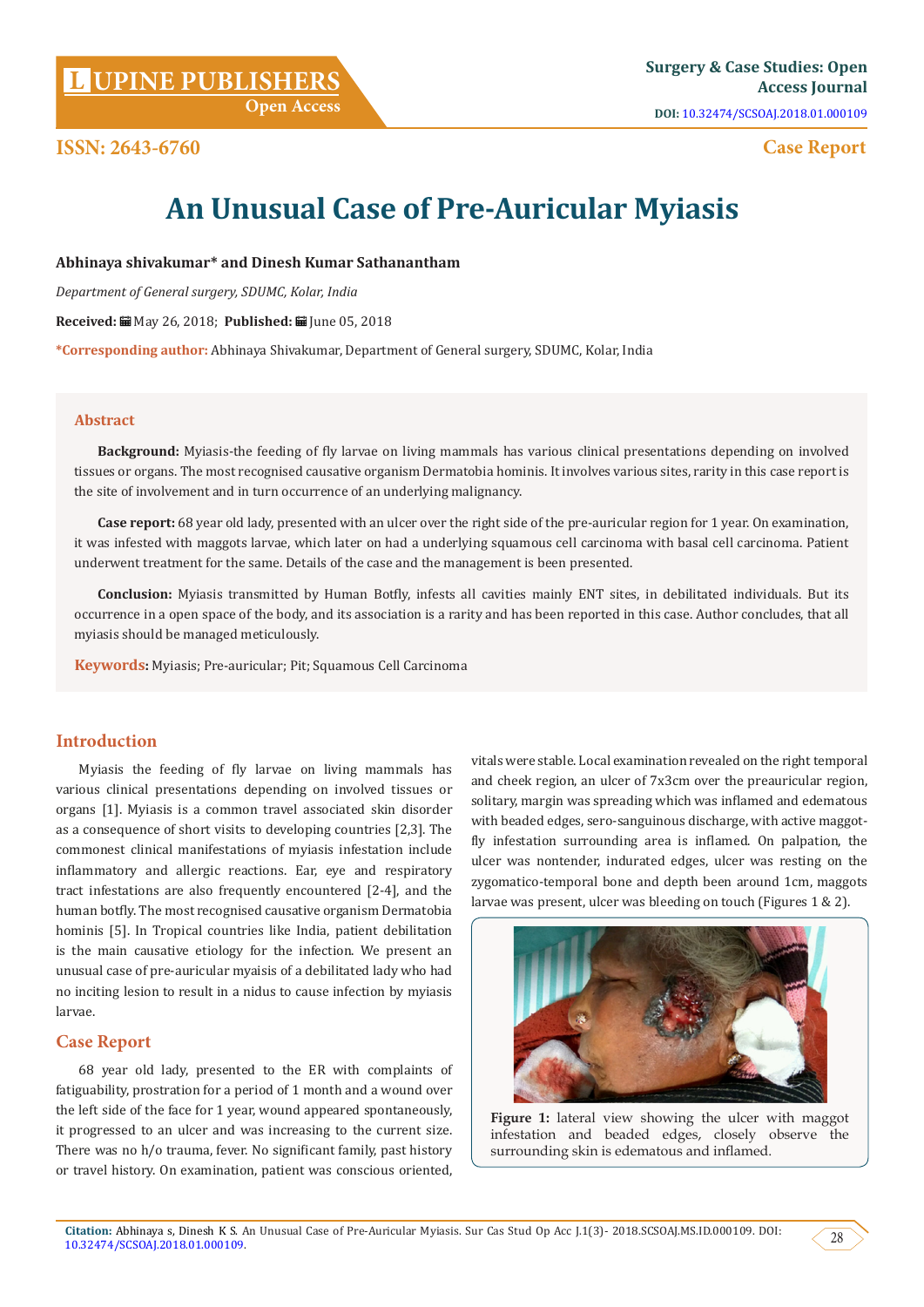

After the removal of all the maggots (Figures 3 & 4) with the help

of ether, edge wedge biopsy was taken to rule out malignancy and local sterile dressing was done. Patient was started on antibiotics and subjected to CT Paranasal sinus, to rule out infiltration. Biopsy report revealed to be Squamous cell carcinoma with components of Basal cell carcinoma and CT showed no infiltration in the underlying structures. Patient underwent wide local excision and frozen section revealed clear margins. Post-operative recovery was good. Patient was discharged on POD#7 and followed up regularly, 6 month follow-up revealed no signs of recurrence.



Figure 3: lateral view of the patient showing the ulcer -Post procedural.



**Figure 4:** Maggot larvae removed from the ulcer site.

### **Discussion**

Myiasis is defined as the invasion of mammalian tissues, organs, and cavities by the larvae of dipterous insects (two winged flies) [1]. Cutaneous myiasis is divided further into four clinically recognized manifestations, including open wound myiasis with soft-bodied maggots, subcutaneous tunnels or "creeping eruption," subcutaneous myiasis with migratory swellings, and furuncular myiasis. Myiasis may be obligatory where the host is essential for completion of the botfly cycle, or facultative, where the larval form of the botfly persists after transfer from a more conventional habitat [2,3]. D. hominis is the most common cause of furuncular myiasis in Central and South America. This disease should be considered for any patient who presents with a classical cutaneous lesion and a history of recent travel to the endemic regions of the Western hemisphere, especially those areas between central Mexico and Argentina [1,4,5]. D. hominis, which is found only in Central and South America, is also known as the human botfly, the tropical botfly, the warble fly, the macaw worm, and torsa10. It belongs to the family Oestridae and is found most commonly in hot and humid forests [2,3,6]. Although this fly has a rather unique life cycle and can come into contact with humans during 157 several of its stages, it is the larval form that commonly parasitizes both birds and mammals [5,7]. Mammalian hosts include not only humans, but also many wild and domestic animals. The patient in this case report stated that many of the dogs seen at his work sites and in the local villages demonstrated an abundance of subcutaneous nodules and localized swellings. Cutaneous myiasis typically presents with a characteristic clinical picture. Prominent diagnostic features include the following [8]:

a) History of recent travel in Central or South America.

b) One or more persistent, dome-shaped furuncles (typically located on exposed skin surfaces) which contain a central sinus or pore that drains serosanguinous or seropurulent fluid;

c) Localized symptoms including pruritis, fleeting sharp pains, and uncomfortable movement sensations within the lesion;

d) A small, white, retractile structure that appears in the aperture of the furuncle after irritation or occlusion;

e) A lack of generalized symptoms, signs, or abnormal laboratory findings.

f) The most common method to deal with suspected cutaneous myiasis is to occlude the central punctum thereby asphyxiating the larvae [9].

Spontaneous expulsion of the larvae has also been reported to occur with a number of traditional methods including the application of bacon fat, wax, glue, chewing gum, and nail polish to the affected tissue [7]. Once a larvae has been asphyxiated by occlusion of the punctum if not spontaneously expelled, it must be surgically removed. Patients in endemic areas resort to traditional methods as it is cheap and readily carried out by a lay man. In our case significant manual pressure was required for extrusion of the myiasis larvae [10].

### **Acknowledgement**

Authors would like to thank Dr Manan shah, resident of the department of Pathology, Sri Devaraj Urs Medical College.

 $29$